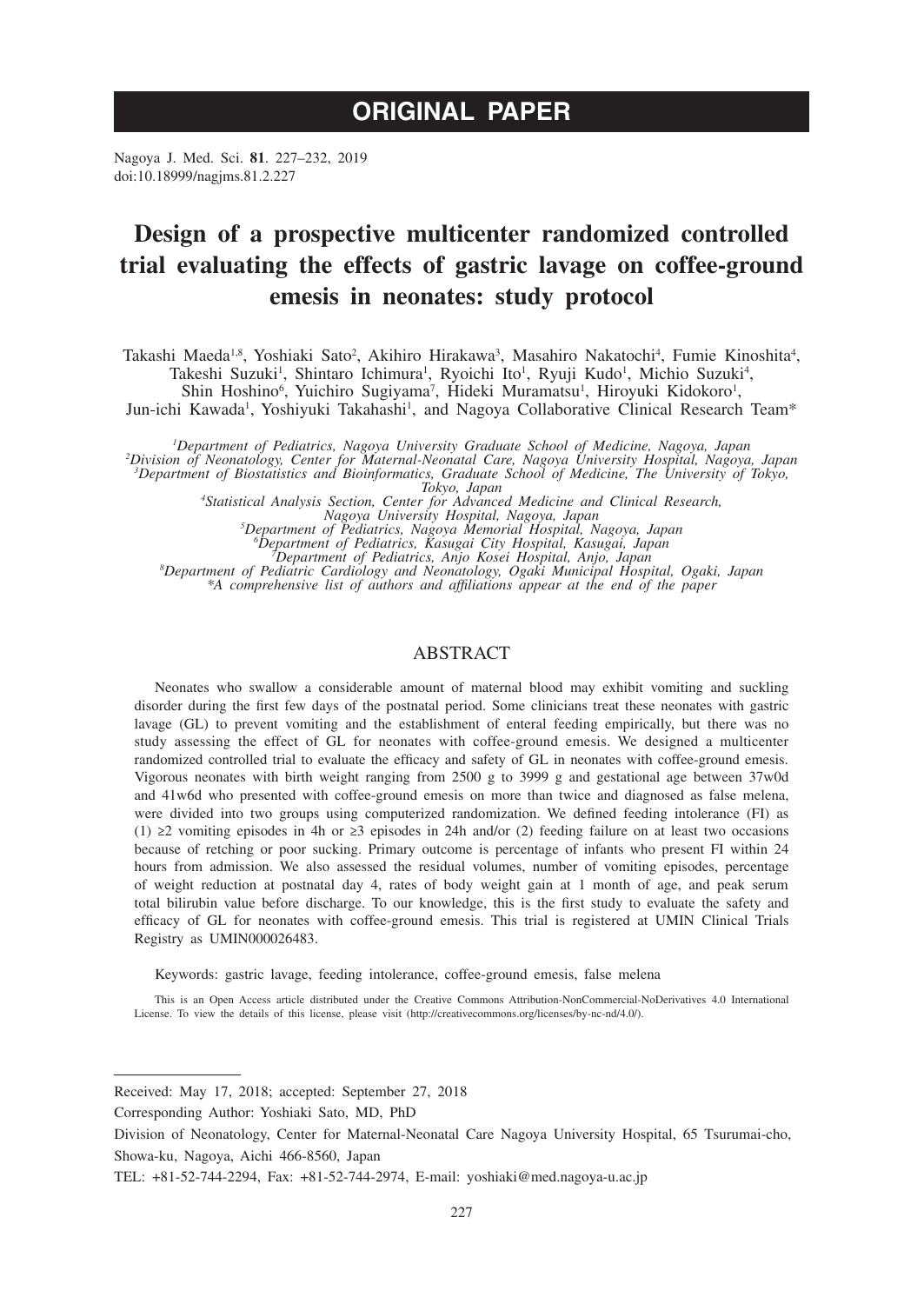# **BACKGROUND**

Almost all infants swallow some amount of maternal blood during birth. However, neonates who swallow a large amount of maternal blood are considered more likely to experience feeding problems than those who swallow less maternal blood. The presence of maternal blood in the stomach is believed to act as a chemical irritant, causing vomiting, retching, and feeding intolerance (FI). FI can result in hypoglycemia, delayed establishment of breast feeds, need for parenteral fluids, and an increased risk of infections. It is believed that gastric lavage (GL) may benefit these infants by removal of the irritant maternal blood.

Conventionally, GL has been performed in several institutions for preventing feeding problems, preventing admission to the neonatal intensive care unit. Previously, several reports have shown that in neonates born with meconium-stained amniotic fluid, GL did not have a significant impact in terms of reduction in feeding problems.<sup>1-5</sup> A recent systematic review has also shown that although there were some possible benefits of GL in infants born through meconium-stained liquor, the evidence was limited.<sup>6</sup> To our knowledge, thus far, there have been no reports regarding the treatment effect of GL on coffee-ground emesis.

Nevertheless, nasogastric tube insertion and subsequent GL is not always without complications, including bradycardia, apnea, vomiting, trauma, aspiration, and/or esophageal/gastric perforation.7 A previous report has revealed that gastric suction undertaken at birth is associated with a long-term risk of functional intestinal disorder.<sup>8</sup> Routine gastric suction may overestimate FI and delay the initiation of breast-feeding; furthermore, a slight elevation of the mean arterial blood pressure and increased retching have also been reported.<sup>9</sup>

This study was designed to evaluate the safety and efficacy of GL on the neonates who have swallowed a large amount of maternal blood and present with coffee-ground emesis and diagnosed false melena.

# **METHODS**

# *Design and setting*

This nonblinded, multicenter, randomized controlled trial is coordinated at the Nagoya University Hospital and conducted at eight institutions (Anjo Kosei Hospital, Japan Red Cross Nagoya Daiichi Hospital, Konan Kosei Hospital, Nagoya University Hospital, Okazaki City Hospital, Ogaki municipal Hospital, Tosei General Hospital, and Toyota Memorial Hospital). Figure shows a flow diagram of the study protocol.

#### *Ethical consideration and registration*

The study protocol is in accordance with the Helsinki declaration. We obtained approval from the ethical committee at the Nagoya University on August 17, 2017 (IRB number 2017-0405). This trial was registered at the UMIN Clinical Trials Registry as UMIN000026483 (http://www. umin.ac.jp/ctr/index.htm).

#### *Eligibility criteria*

The inclusion criteria are as follows:

- Vigorous neonate status, defined as that with strong respiratory effort and good muscle tone
- Gestational age between 37w0d and 41w6d
- Birth weight: from 2500 to 3999g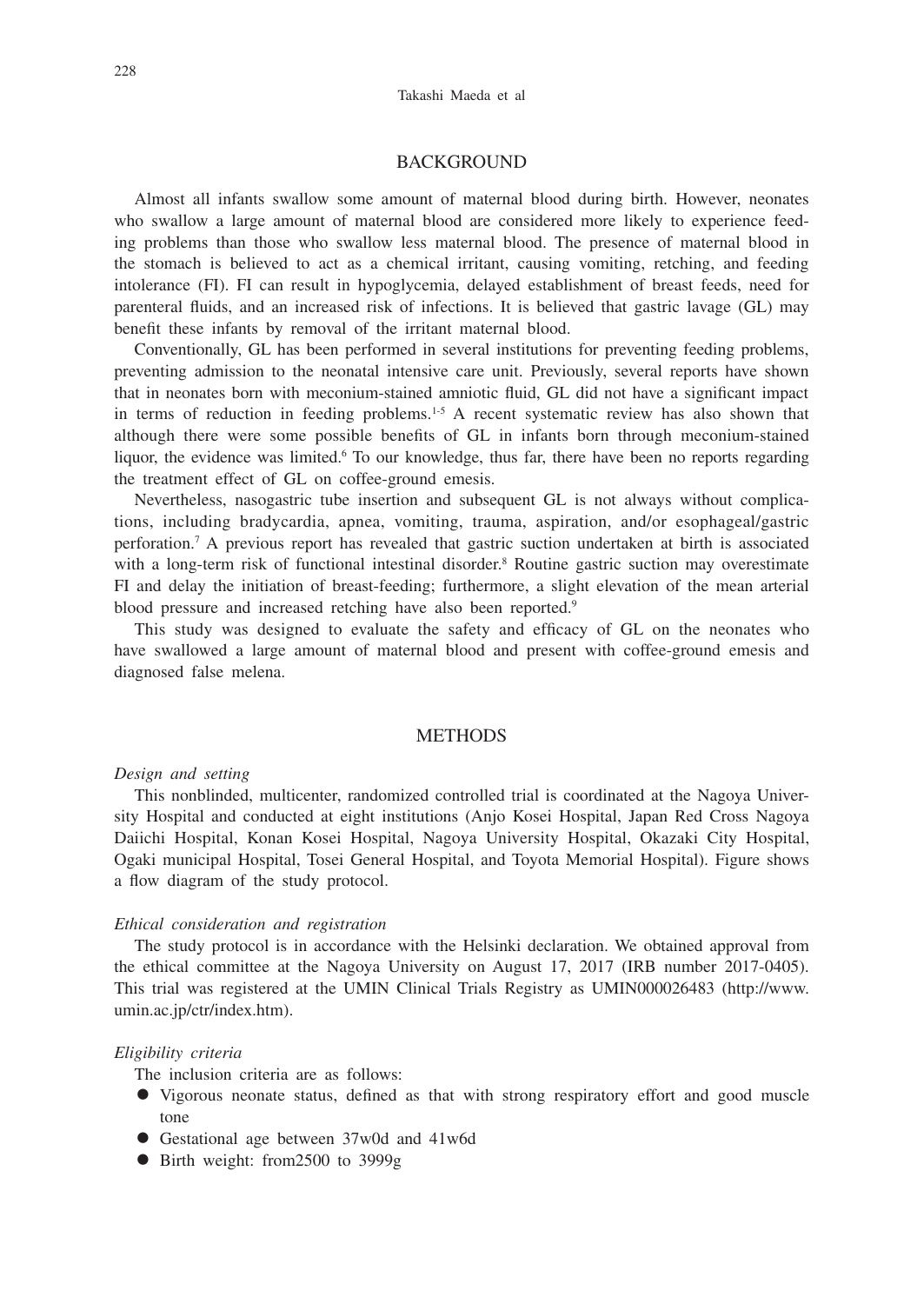

**Fig. 1** A flow diagram of a prospective multicenter randomized controlled trial evaluating the effects of gastric lavage on coffee-ground emesis in neonates.

- Presenting with coffee-ground emesis on more than two instances before 2 days of age
- Normal and stable vital signs, such as heart rate, blood pressure, and oxygen saturation
- Provision of written informed consent for study participation from the parents

The exclusion criteria are as follows:

- Diagnosed or suspected with a surgical disease on radiological or clinical examination
- Diagnosed or suspected with gastrointestinal bleeding, requiring treatment
- Abnormal platelet count (≤100,000/mm<sup>3</sup>) or coagulation test (PT ≥22 s, APTT ≥85 s) and suspected hemorrhagic disease
- Presence of other problems, such as infection or respiratory distress, requiring any other treatments
- Presence of major congenital malformation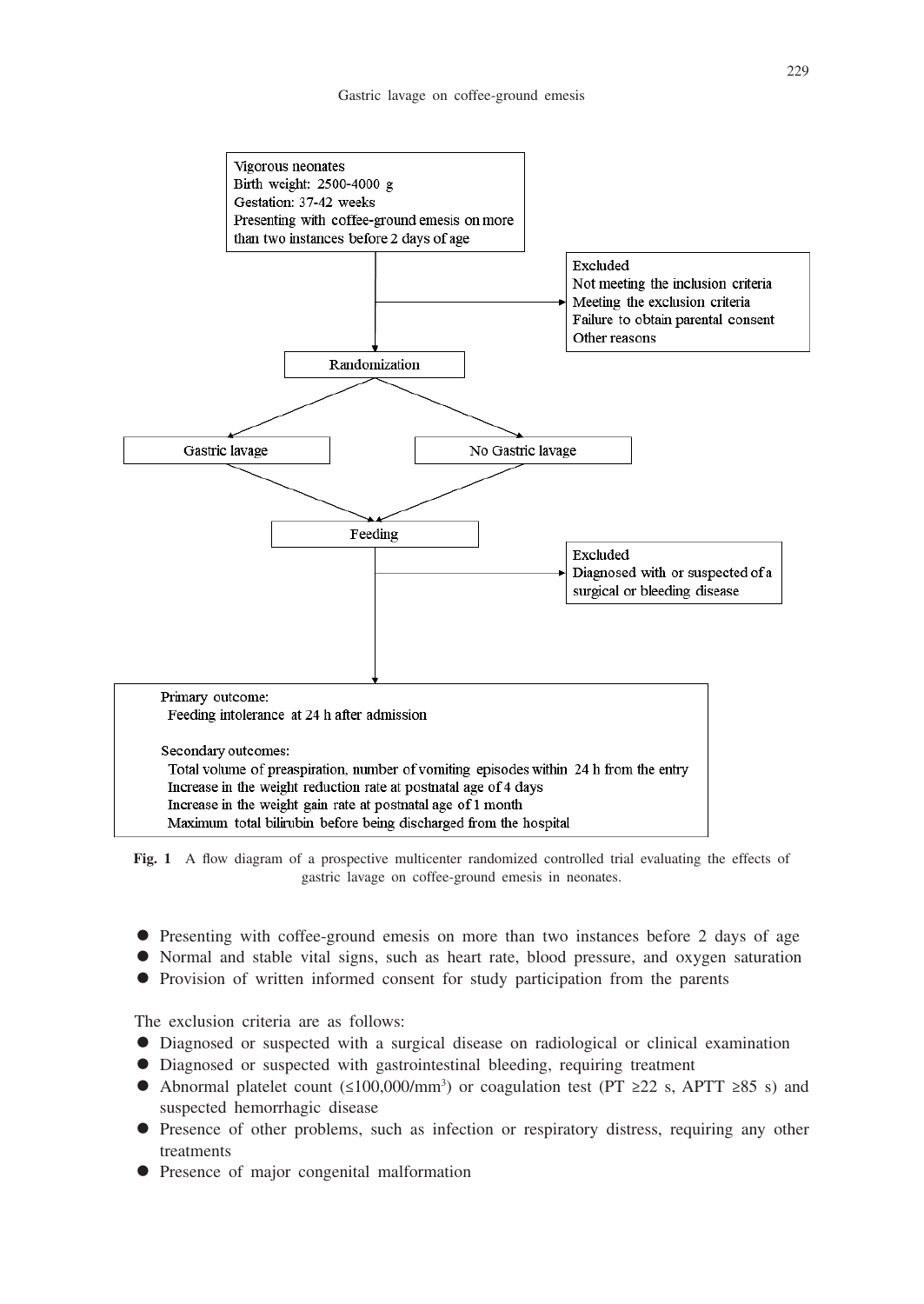• Failure to obtain informed consent of substitute

#### *Patient registration*

After confirming the eligibility criteria and obtaining informed consent, eligible patients will be registered and allocated to the GL group that will receive GL or the non-GL group that will not receive GL. The enrolment will start in April 2018, and the randomization will be performed by the independent data center of Nagoya University Hospital using web-based software that generates a random number and includes a minimization procedure by prognostic factors (gestational age:  $\leq 38$  weeks or  $> 38$ ; birth body weight:  $\leq 3000$  g or  $> 3000$  g; 5-minute Apgar score:  $\leq 7$  or  $\geq 8$ ).

## *Intervention*

After being enrolled in the trial and being allocated to a group, each patient will receive continuous intravenous infusion, and an 8-Fr nasogastric tube will be inserted. The nasogastric tube will be correctly placed under the guidance of abdominal X-ray examination. In neonates belonging to the GL group, GL will be performed using a 20 mL/kg dose of normal saline that will be repeated until the suction fluids become clean. Neonates in the non-GL group will not receive GL.

#### *Enteral nutrition*

Enteral nutrition will be started within 5 h. Until 24 h after the start of nutrition, neonates will be fed 10 mL every 3 hours. The medical staff will check the nature and quantity of the gastric content before feeding every time using the nasogastric tube, and if the gastric content shows biliary or fresh bleeding, the patient will be excluded from this study because a surgical disease or gastrointestinal bleeding cannot be ruled out. When the gastric content is coffee-ground emesis, undigested milk, or gastric juice, the medical staff will return it to the stomach using a nasogastric tube and subsequently continue feeding. Irrespective of the amount of residual volume, feeding will be performed in patients without presenting FI. At the point of presenting FI, whether continuing feeding or not, whether returning gastric content or not, will be decided at the discretion of the chief physician. .

#### *Protocol suspension*

The protocol treatment will be terminated if a surgical or hemorrhagic disease is diagnosed or suspected; if there were any symptoms of respiratory, circulatory, or neurological disorders after the first feeding; or if serious adverse events occur.

#### *Definition of vomiting, regurgitation, retching, and feeding intolerance*

Vomiting is defined as an episode of expulsion of gastric contents with effort; regurgitation is defined as effortless milk expulsion during or immediately after the feeding. Regurgitation can be distinguished from vomiting by examining the contents; regurgitation contains only milk, whereas vomit may contain other food material as well. Retching or nausea is defined as attempted vomiting without the expulsion of gastric contents.

FI is defined as follows: (1) ≥2 vomiting episodes in 4 h or ≥3 episodes in 24 h, and/or (2) feeding failure on at least two occasions because of retching or poor sucking.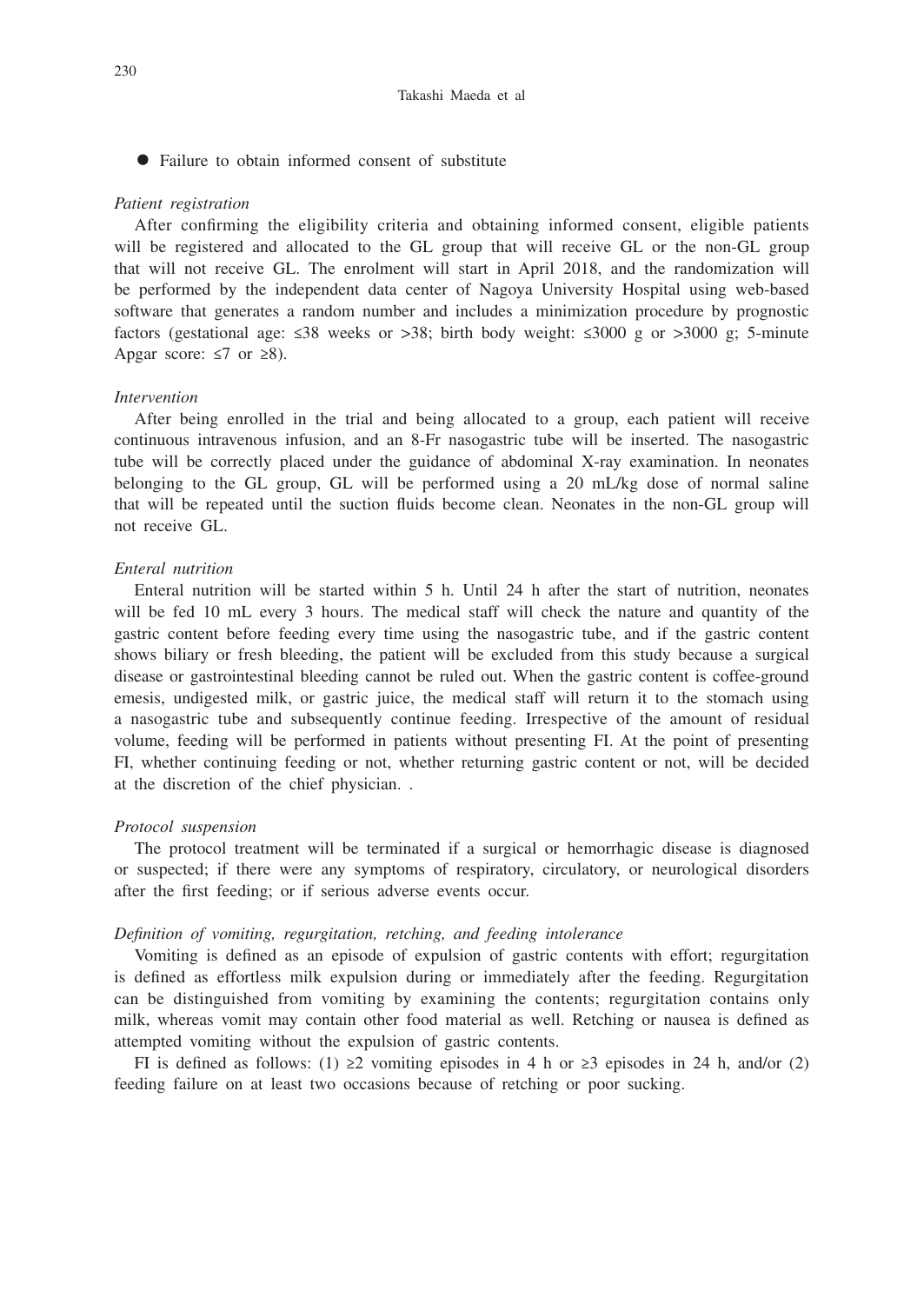### 231

## **OUTCOME**

The primary outcome will be FI within 24 h from the point of study enrolment. The secondary outcomes will include the total residual volume of preaspiration, number of vomiting episodes within 24 h from study enrolment, decrease in the weight reduction rate at postnatal age of 4 days, increase in the weight gain rate at postnatal age of 1month, and maximum total bilirubin before being discharged from the hospital.

#### *Sample size determination and statistical consideration*

The sample size of this study is calculated to achieve 80% power of testing with  $\alpha$  error rate of 5.0% under the assumption that the proportions of patients with FI for GL and non-GL groups are 80% and 50%, respectively. Thus, we will enroll forty patients for each group. The primary analysis for primary endpoint is Pearson's chi-square test. Differences between the continuous variables of the GL and non-GL groups will be analyzed using two-sample t-tests or Mann–Whitney U tests for non-normally distributed data. Categorical variables will be analyzed using Pearson chi-square test or Fisher's exact test.  $P < 0.05$  will be considered statistically significant.

# DISCUSSION AND CONCLUSION

This study was designed to determine whether GL can prevent (or reduce) retching, vomiting, and FI in neonates who have swallowed a large amount of maternal blood. If this procedure proves to be beneficial, both the incidence of adverse events associated with FI and the risk of separation between mothers and neonates during the postnatal period may reduce. In case this method is not proven beneficial, potential procedure-related complications, including bradycardia, apnea, vomiting, trauma, aspiration, esophageal/gastric perforation,<sup>7</sup> functional intestinal disorder,<sup>8</sup> and/or delayed initiation of breast-feeding can be prevented.

# CONFLICT OF INTEREST

The authors have no conflicts of interest to disclose.

## **REFERENCES**

- 1. Sharma P, Nangia S, Tiwari S, Goel A, Singla B, Saili A. Gastric lavage for prevention of feeding problems in neonates with meconium-stained amniotic fluid: a randomised controlled trial. *Paediatr Int Child Health*. 2014;34(2):115–119.
- 2. Shah L, Shah GS, Singh RR, Pokharel H, Mishra OP. Status of gastric lavage in neonates born with meconium stained amniotic fluid: a randomized controlled trial. *Ital J Pediatr*. 2015;41:85.
- 3. Garg J, Masand R, Tomar BS. Utility of gastric lavage in vigorous neonates delivered with meconium stained liquor: a randomized controlled trial. *Int J Pediatr*. 2014;2014:204807.
- 4. Cuello-Garcia C, Gonzalez-Lopez V, Soto-Gonzalez A, Lopez-Guevara V, Fernandez-Ortiz SJ, Cortez-Hernandez MC. [Gastric lavage in healthy term newborns: a randomized controlled trial]. *An Pediatr (Barc)*. 2005;63(6):509–513.
- 5. Ameta G, Upadhyay A, Gothwal S, Singh K, Dubey K, Gupta A. Role of gastric lavage in vigorous neonates born with meconium stained amniotic fluid. *Indian J Pediatr*. 2013;80(3):195–198.
- 6. Deshmukh M, Balasubramanian H, Rao S, Patole S. Effect of gastric lavage on feeding in neonates born through meconium-stained liquor: a systematic review. *Arch Dis Child Fetal Neonatal Ed*. 2015;100(5):F394–